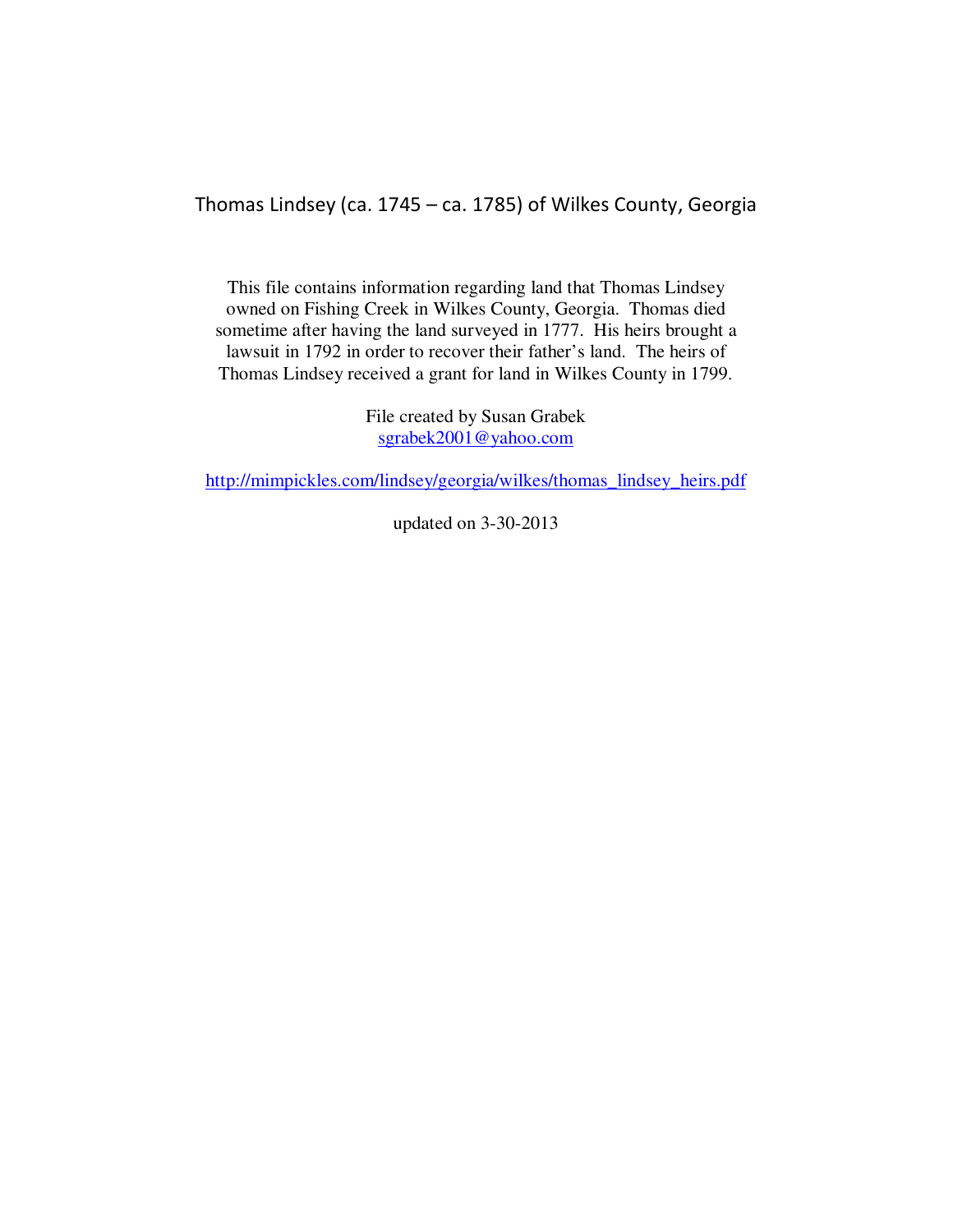## Thomas Lindsey's Land on Fishing Creek in Wilkes County, Georgia

Below is a transcription of a 1792 lawsuit brought by Thomas Lindsey, son of Thomas Lindsey, for himself and for his brothers Benjamin and Hezekiah Lindsey, and for his sister, Elizabeth Lindsey Jenkins.

Georgia

#### Wilkes Co

To the Honorable William Stith Judge of the Superior Court of the State of Georgia, Esquire

The petition of Thomas Lindsey for himself & Hezekiah Lindsey & Benjamin Lindsay for whom he is guardian & Bucknor Jenkins & Elizabeth his wife who is the daughter of Thomas Lindsay late of the county of Wilkes Deceased one of his legal representatives & distributees. Humbly sheweth That Thomas Lindsay deceased in his lifetime to wit on or about the twenty second day of August in the year of our Lord one thousand seven hundred and seventy seven obtained a lawful warrant of survey from the commissioners of locations paid the price of the land and all fees \_\_\_ to the grant of said land that said warrant for two hundred acres of land was executed by a lawfull Surveyor on the Rocky Fork of Fishing Creek in the county aforesaid bounded on all sides by vacant land the said land being so bounded marked & surveyed the plot of survey was returned into the Surveyor General's office which was afterward destroyed by fire by the enemies of the state and afterward the said Thomas Lindsay died leaving four children infants & minors to wit your petitioner Hezekiah Lindsay Benjamin Lindsay who are the wards of your petitioner & also Elizabeth Jenkins who is now the wife of Bucknor Jenkins & at the time of the death of Thomas Lindsay the infant daughter of the said Thomas.

And afterward Charles Duke of the County aforesaid well knowing the premises but minding & fraudulently to cheat & Defraud the children & distributees of the aforesaid Thomas Lindsay (who in fact did die intestate) did on or about the tenth day of May in the year of our Lord one thousand seven hundred & eighty seven obtain a survey of a tract of two hundred acres of land & laid said survey on the same land so surveyed for the said Thomas Lindsay afterward to wit on or about the twenty first day of February in the year of our Lord one thousand seven hundred and eighty eight the said Charles Duke obtained a grant for said land well knowing the right of preference to said land to be in the aforesaid children & distributees of Thomas Lindsay deceased which said tract of land is of the first quality & of the value of two hundred pounds & so your petitioners do say & aver that the said Charles Duke has fraudulently deceitfully & knowingly obtained a grant for said land when the right of preference was in your petitioners to their damage one thousand dollars.

Wherefore your petitioners pray process may issue requiring the said Charles Duke to appear at the Superior Court to be held in the county of Wilkes at the term of February next then & there to answer your petitioners on an Action on the Case.

J Huntington

Counsel for Pltffs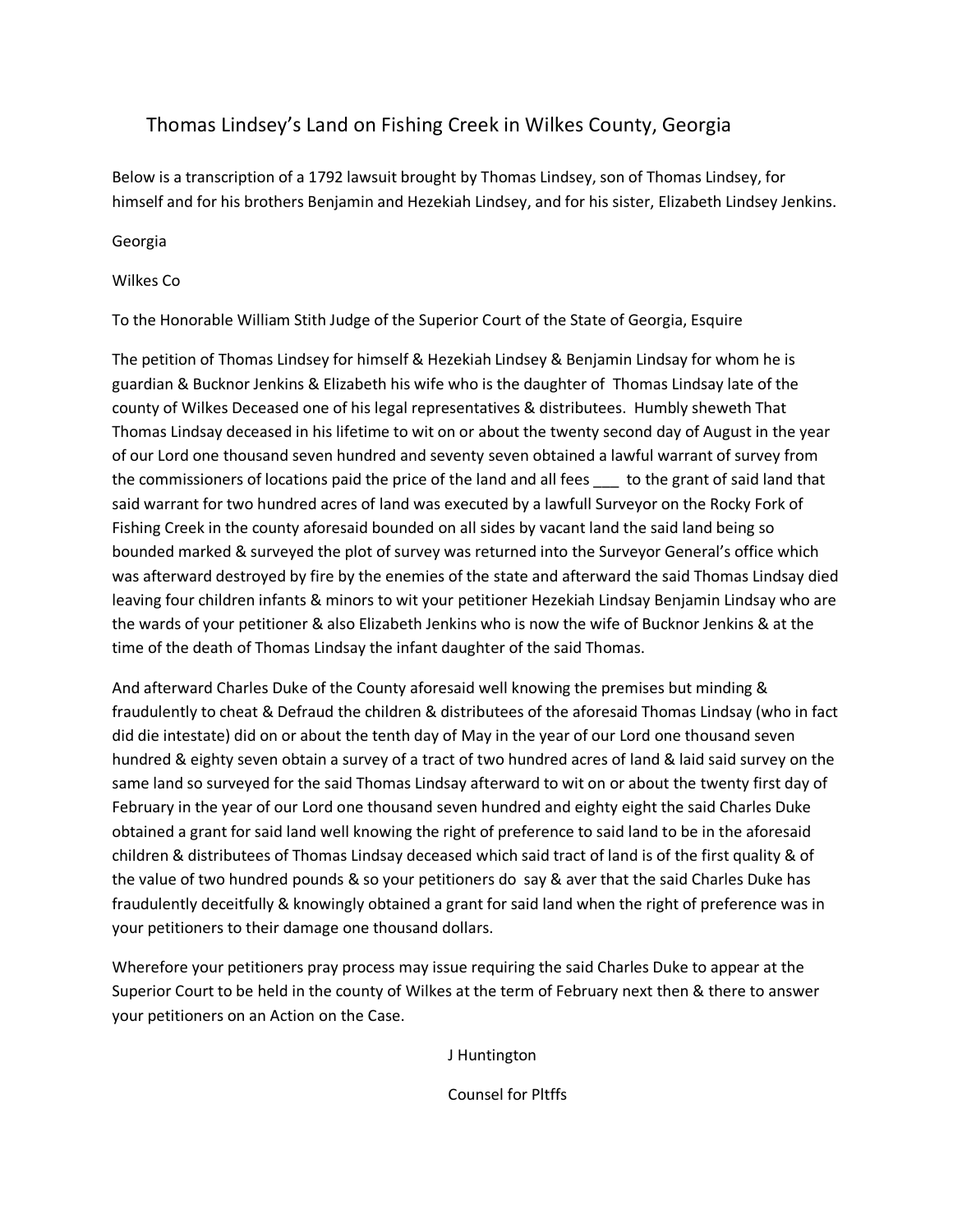#### Georgia

By His Honor William Stith Esquire one of the Judges of the said state.

To the Sherriff of Wilkes county, Greeting

Thomas Lindsay et al

contra

Charles Duke

The defendant Charles Duke is hereby required personally or by his attorney to be and appear before their honors the Judges of the Superior court or one of them at a court to be held in and for the county of Wilkes on the second Tuesday of February next then and Then to answer the plaintiff in an action on the case and so forth to his damage two hundred and thirty three pounds six shillings & eight pence or in default Thereof the said court will proceed thereon as so Justice shall appertain.

Witness Benjamin Catching Esquire Clerk of the said court at office the thirty first day of December in the year of our Lord one thousand seven hundred and ninety two and in the seventeenth year of the sovereignty and Independence of the United states of america.

\_\_\_\_\_\_\_\_\_ Pro

Benj. Catching C.S.C.WC

Following are my abstracts of the remaining documents in the file:

(On a cover page)

February Term 1793

Left a True Copy of the within Writ at the defint<sup>s</sup> notorious place of abode

We the jurers find for the defendant without cost until the appeal is determined

Lesly Coats Jr

(In the margin) Francis Gidden (can't read his role in the case, but he lived on the disputed land)

J. Huntington counsel for the pltffs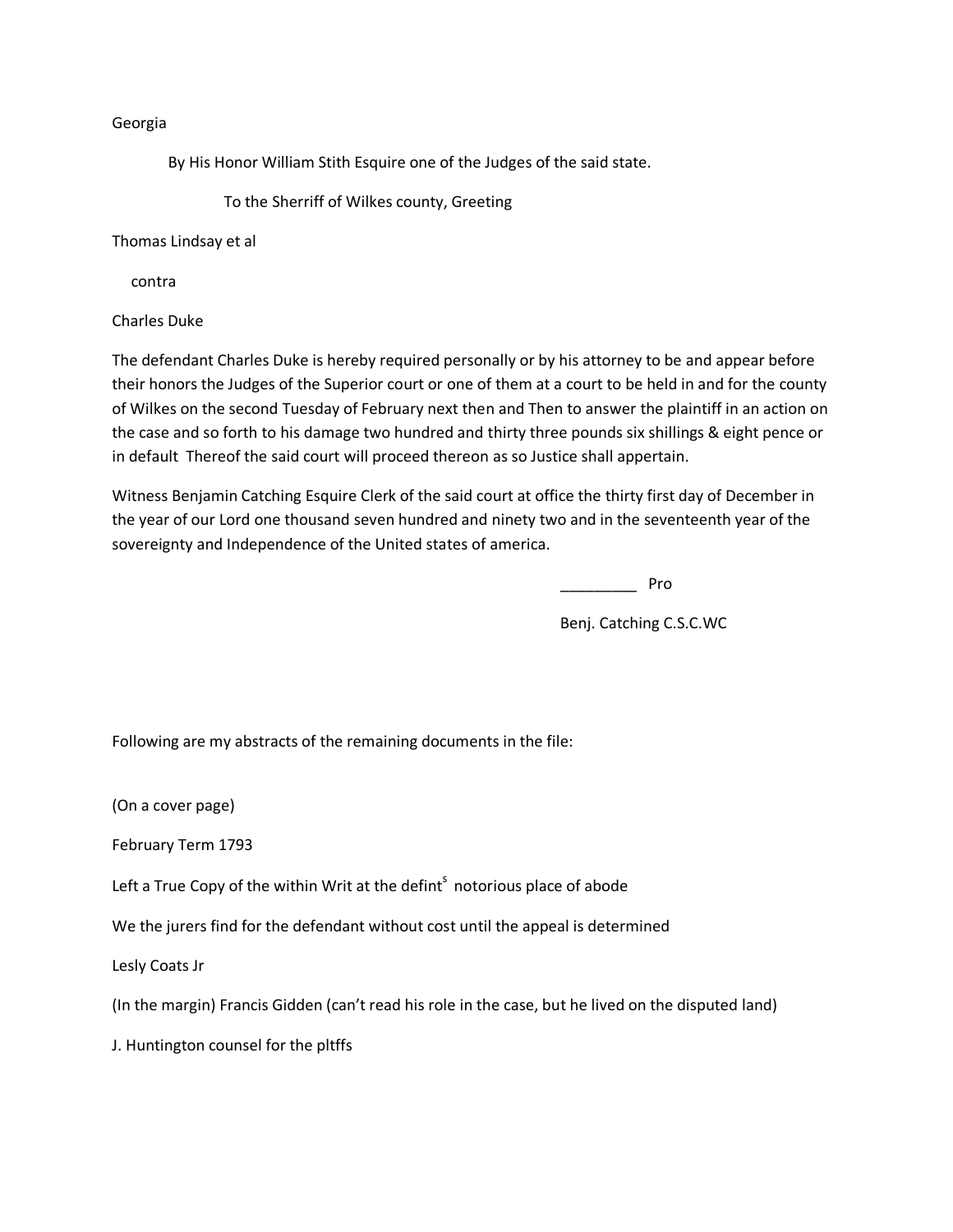5 March 1795: A writ was issued to James McClane and Joseph Anthony, justices of Wilkes County, to interrogate Sanders Walker, who could not attend court in person. The answers to the questions were to be written and returned to the Wilkes County Superior Court on the first Tuesday in August.

31 March 1795: Sanders Walker's answers the questions about the suit.

Walker stated that he was well acquainted with Thomas Lindsey, deceased. Walkers was a deputy surveyor for Wilkes County. He surveyed a tract for Thomas Lindsey on the Rocky fork of Fishing Creek where Francis Gideans and William Low now live, on a lawful warrant issued on the 22<sup>nd</sup> day of August 1777.

Walker stated he paid the fees for the grant in the Surveyor General's office the preceeding Fall. He met Samuel Creswell and Arther Smith in 1793 or 1794. Samuel Creswell told him that he had been \_\_\_ the said land or a portion of it. Walker stated that he told Creswell that he had surveyed the land for Thomas Lindsey and had paid the fees for it. He told Creswell not to survey the land and Creswell said he wouldn't survey it.

Walker stated that he believed it was the same land that was in dispute by the parties in the lawsuit.

Walker stated that he had paid the fees to Thomas Chislam(?), Surveyor General. Mr. Goldwire, deputy secretary, received all the fees for carrying(?) plats into grants, which were upward of forty shillings.

Walker stated that he had the receipt, but since had mislaid or lost it.

Walker stated that he had heard the defendant claim part of the land that Walker had surveyed for Thomas Lindsey, and that David Creswell had also claimed a portion of the land. Walker stated that he had heard Samuel Creswell say that he (Creswell) had surveyed part of the land for Arther Smith.

The statement was witnessed by Jas McLean and J Anthony.

Written on the statement below the signatures (upside down) were the words: We the jury find for the defendant.

Source: Georgia State Archives, Virtual Vault (online images), "Wilkes County Court Records", Charles Duke, defendant. (http://cdm.sos.state.ga.us:2011/cdm/compoundobject/collection/wccr/id/14884/rec/1), accessed on 3-29-2013.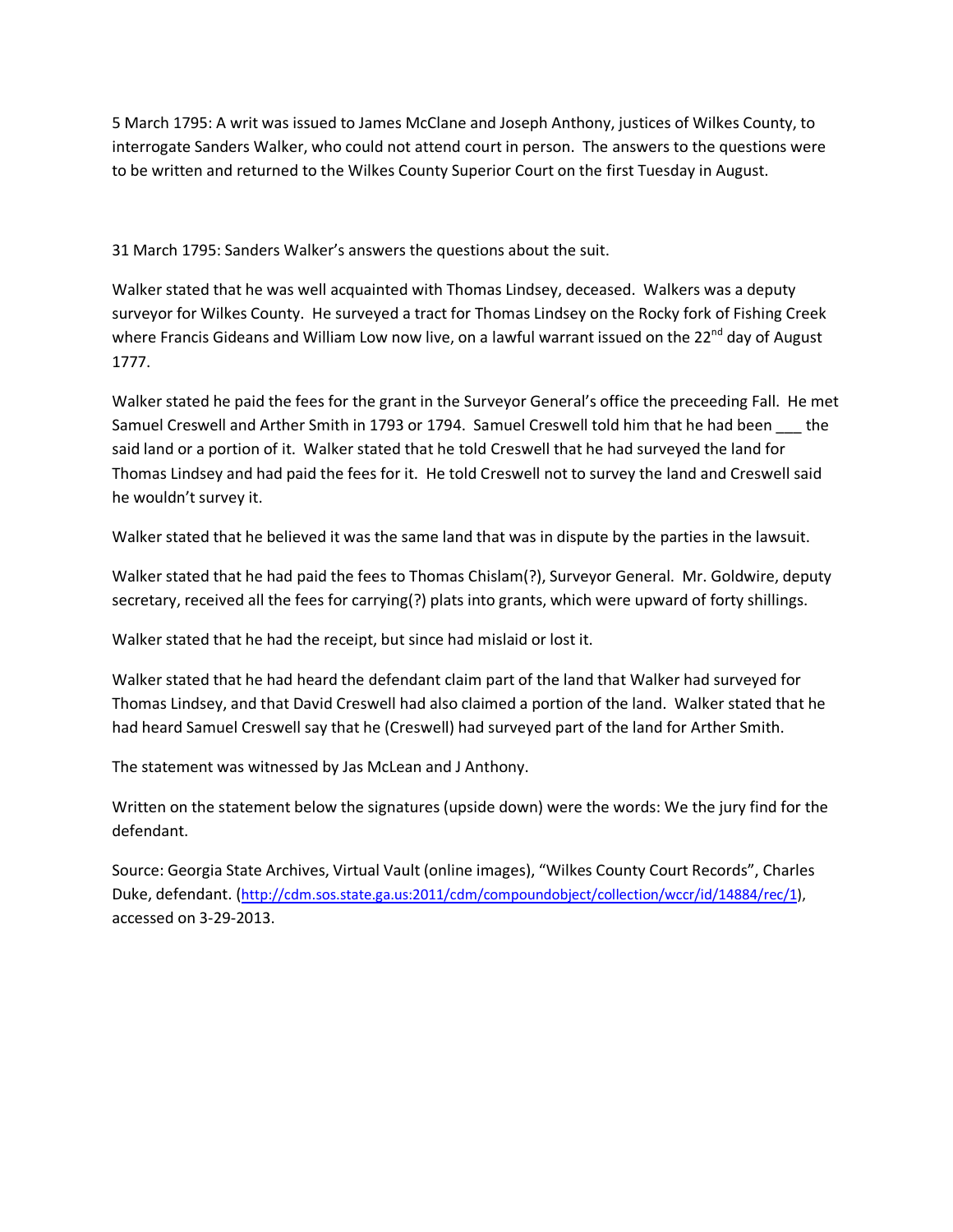Thomas Lindsey's Heirs had land surveyed in 1788 on the Rocky fork of Fishing Creek. A note on the survey said that Sanders Walker had originally surveyed the land in 1777 for their father, Thomas Lindsey. Source: Georgia State Archives, Virtual Vault, "Headright and Bounty Plats," Linsey, Thomas. (accessed 3-29-2013)

by a Scale of 20 lik  $3.45.11$ corgia Warrant from under the The Honorable John Heing Esquire Bearing date the malaritica and See 1 vs. The Oleins august 1788 Thave das " Linvery Breezers a Frack of land in Wilker County the nochry fort of Fishing bank Containing Two Thenance The old lines Tun for their Decas' Father Renco, agreable to marks and Shape as the above hlot na Duc Certified this 1788 thered sento Bew Walker A

http://cdm.sos.state.ga.us:2011/cdm/compoundobject/collection/looseplats/id/28647/rec/2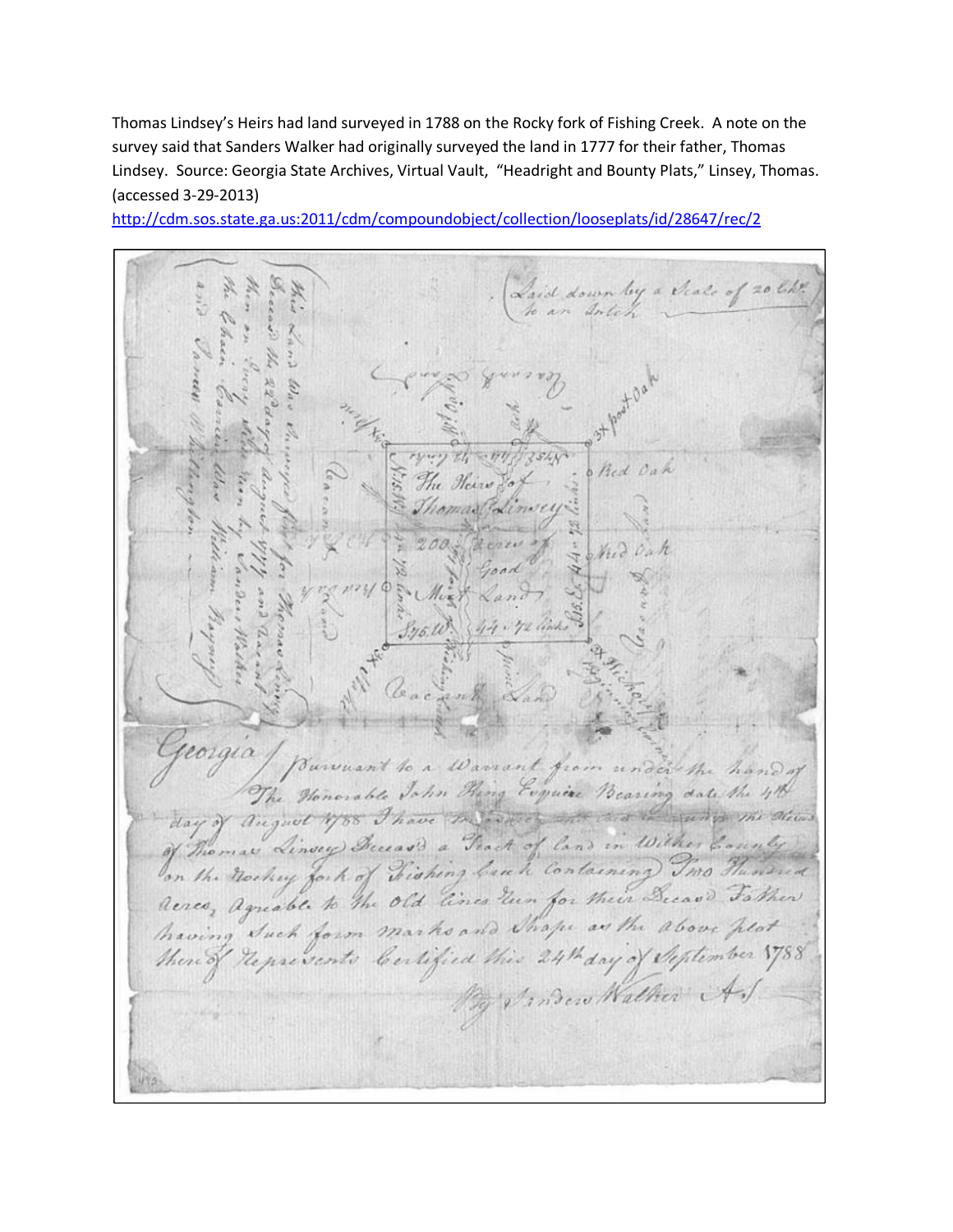1792: Thomas, Benjamin, and Hezekiah Lindsey were mentioned in a lawsuit over land.

http://www.giddeon.com/wilkes/books/early-records-of-ga-vol1/125-127.shtml

### Pg. 126 [WILKES COUNTY, GEORGIA] MINUTES OF INFERIOR COURT--1792-1793

Page 41--Oct. 31, 1792

Page 45--Thomas Lindsey appointed guardian of Hezekiah and Benjamin Lindsey for the purpose of bringing suit to recover land.

1797 - 1805: Tax lists show that the land was first listed as being granted to the Lindsey heirs, then to David Criswell (1798-1799), then to Lindsey heirs or Thomas Lindsey (1801-1805). Francis Gideon continuously lived on the land. Source: *Wilkes County, Georgia Tax Records*, by Frank Parker Hudson, Vol. 2. Page numbers are listed in the table, below.

| Year | Name                     |           | Captain's name | District Code, Entry #, | No of<br>Acres | Ouality        | County | Water<br>Course       | Adj. Owners     | Granted to        | Vol            | Page |
|------|--------------------------|-----------|----------------|-------------------------|----------------|----------------|--------|-----------------------|-----------------|-------------------|----------------|------|
| 1797 | <b>Francis</b><br>Gideon | T         | 089            | Thornton                | 200            | 2              | Wilkes | Fishing<br>Ck         | Lewis Aron      | Lindsey<br>Heirs  | $\overline{2}$ | 747  |
| 1798 | Francis<br>Gideon        | <b>SS</b> | 011            | Murray                  | 100,100        | 2,3            | Wilkes | Fishing<br><b>C</b> k | James<br>McLane | David<br>Criswell | $\overline{2}$ | 830  |
| 1799 | Francis<br>Gideon        | <b>SS</b> | 063            | Murray                  | 100,110        | 2,3            | Wilkes | Fishing<br><b>C</b> k | Lewis Aron      | David<br>Criswell | $\overline{2}$ | 869  |
| 1800 | Francis<br>Gideon        | SS        | 036            | Murray                  | 200            | 2              | Wilkes | Fishing<br><b>C</b> k | M. Barker?      | <b>Blank</b>      | $\overline{2}$ | 928  |
| 1801 | Francis<br>Gideon        | SS        | 037            | Murray                  | 200            | $\overline{2}$ | Wilkes | Fishing<br><b>C</b> k | Jas.<br>McClane | Lindsey<br>Heirs  | $\overline{2}$ | 1005 |
| 1802 | Francis<br>Gideon        | SS        | 020            | Todd                    | 200            | $\overline{2}$ | Wilkes | Fishing<br>Ck         | McLane          | Lindsey<br>Heirs  | $\overline{2}$ | 1101 |
| 1804 | Francis<br>Gideon        | SS        | 075            | Hamilton                | 200            | 2              | Wilkes | Fishing<br><b>C</b> k | Ware            | Thos.<br>Lindsey  | $\overline{2}$ | 1116 |
| 1805 | Francis<br>Gideon        | SS        | 025            | Hamilton                | 100.100        | 2,3            | Wilkes | Fishing<br><b>C</b> k | Nowland         | Lindsey           | 2              | 1208 |

Note: The last year that David Criswell was listed as the person to whom the land was originally granted to was 1799. This was the year that the land was granted to the heirs of Thomas Lindsey.

1797: Charles Duke sold 178 acres on Fishing Creek to Francis Gideon. Source: Wilkes County, Georgia Deed Book PP, pages 227-228. David Creswell had sold the land to Charles Duke earlier in 1797 per Wilkes County Deed Book PP, pages 228-229.

1799: A land grant was issued to the heirs of Thomas Lindsey for 200 acres in Wilkes County. Source: "Georgia, Headright and Bounty Land Records, 1783-1909," Register of grants 1799, vol BBBBB. (Image 255 of 400). *FamilySearch*. https://familysearch.org: accessed 3-29-2013.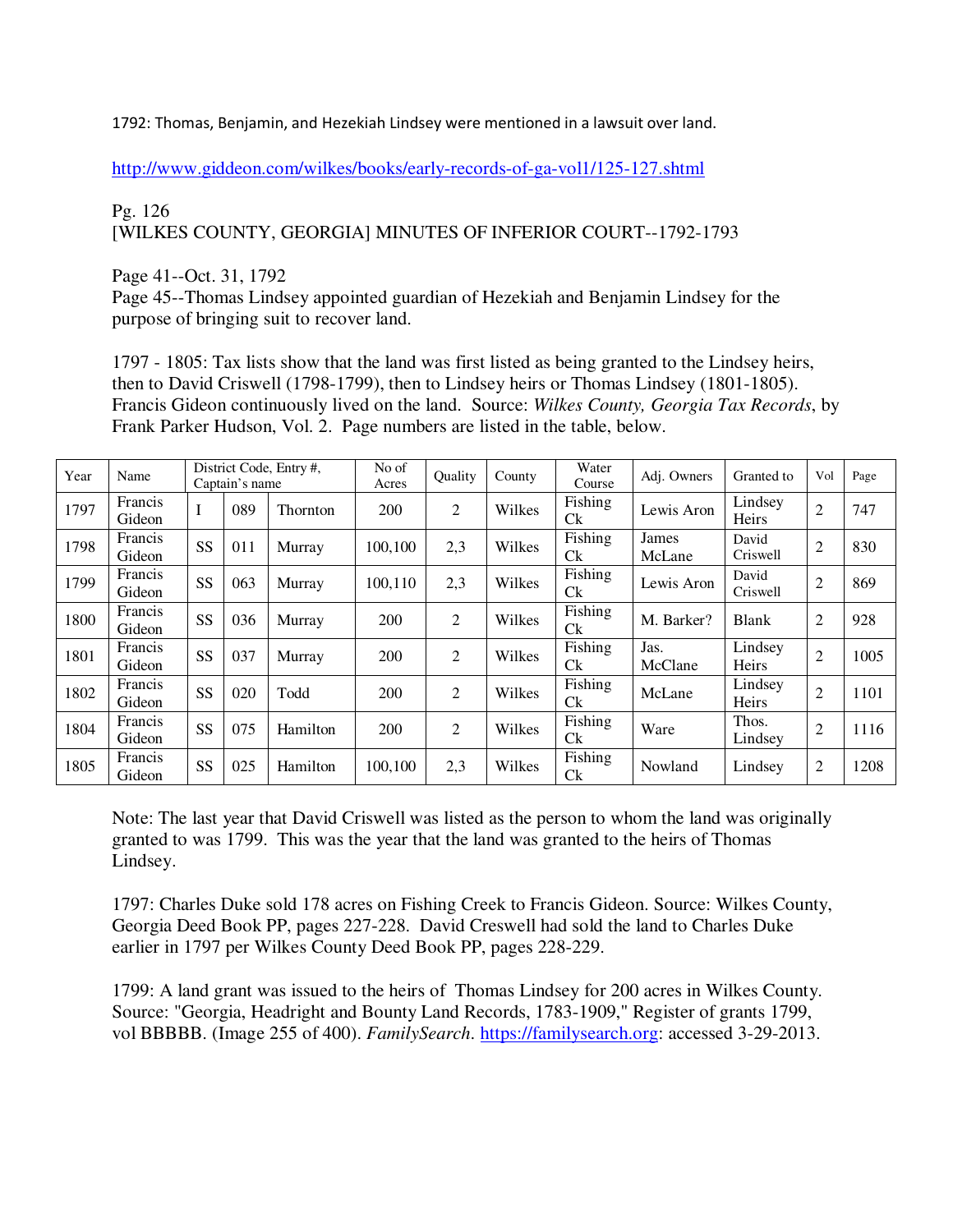244 of Geonega By His Excellency *James Jackson* Captain-General, Governor, and Commander in Chief in and over the faid State, and of the Militia thereof. To all to whom thefe Prefents fhall come, onesergno: KNOW YE, That in purfuance of the flot for opening the Land Office, and by virtue of the powers in me vefted, 1 HAVE given and<br>granted, and, by these prefents, in the name and behalf of the faith flate, DO<br>give and grant unto ALL that tract or parcel of land, containing two hun dread acres, fituate, lying, and being in the county of Willey in the faid flate, and butting and bounding on all Sider Vacant Land having fuch thape, form, and marks, as appear by a plat of the fame hereunto annexed; together with all and fingular the rights, members, and appurtenances thereof, whatfoever, to the faid tract or parcel of land belonging, or in any wife appertaining; and alfo all the effate, right, title, intereff. claim, and demand of the flate aforefaid, of, in, to, or out of, the fame: TO HAVE and TO HOLD the faid tract or parcel of land, and all and fingular the<br>premifes aforefaid, with their and every of their rights, members, and appur-<br>tenances, unto the faid Heges of Thom as Less else their primary heirs an forever, in Fee Simple. GIVEN under my hand, and the great feal of the faid flate, this locately<br>lower hundred and ninety neare in the year of our Lord one thousand<br>feven hundred and ninety neare ; and in the twenty heid year of American Independence. Signed by his Excellency the Governor, the Lat. Jackson